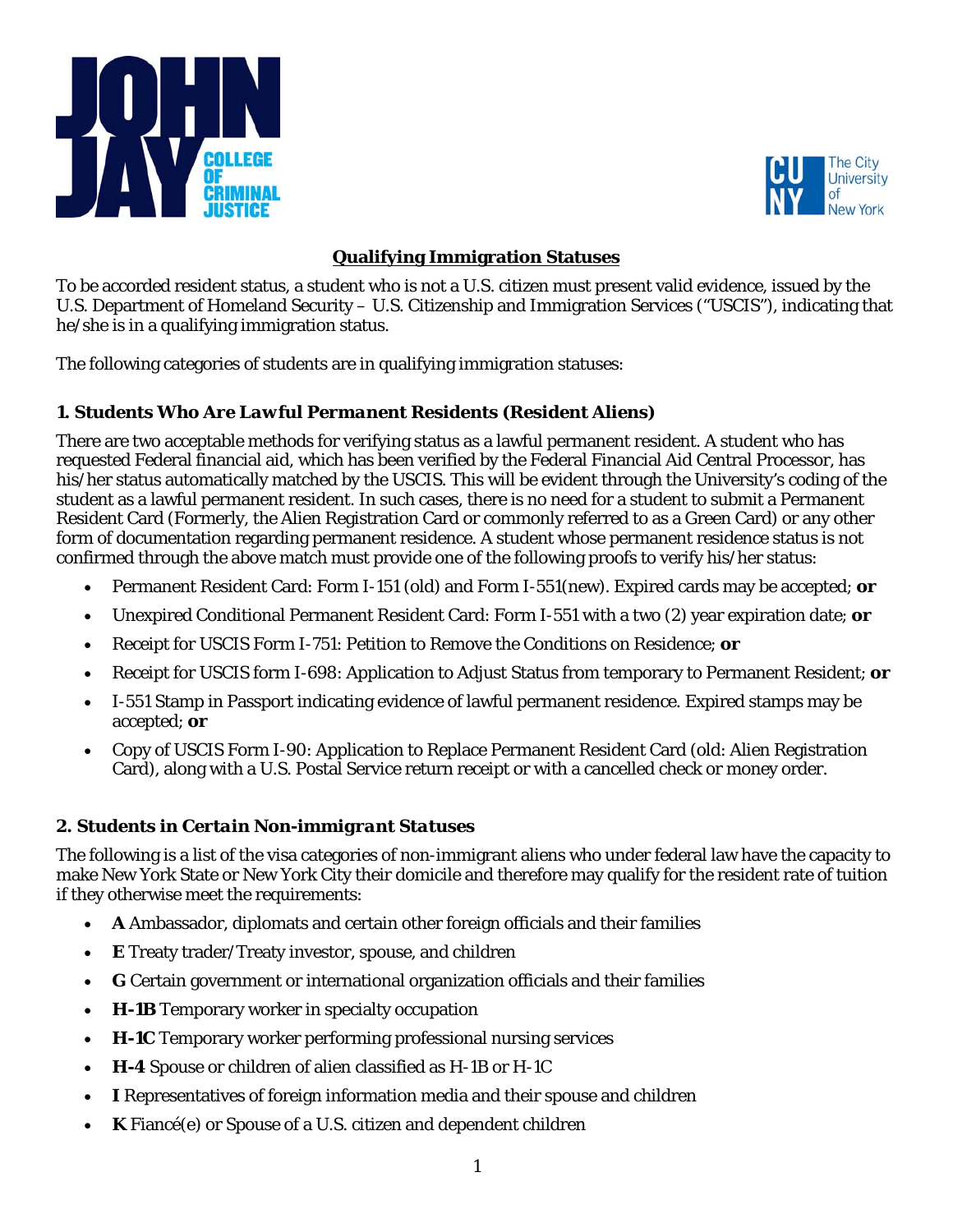- **L** Intra-company transferee (such as managers who have worked abroad for a branch of a U.S. firm) and their spouse and children
- **N** Parents and children of certain officers and employees of international organizations who were in turn granted permanent residency as special immigrants
- **O** Aliens who possess extraordinary ability in the sciences, arts, education, Business or athletics, motion pictures or television
- **R** Religious workers and their spouse and children
- **S** Crime witnesses and their spouse and children
- **T** Victims of severe forms of human trafficking
- **U** Victims of serious crimes
- **V** Certain spouses and children of lawful permanent residents who have a relative petition filed on their behalf before December 21, 2000 which has been pending for at least three (3) years

#### *A student who is in one of categories above must provide proof of such status by providing his/her I-94 Arrival/Departure record with either the notation Duration of Status (D/S) or an expiration date not yet reached.*

*Note: Where a qualified non-immigrant has made a timely application for an extension of stay as evidenced by a filing receipt for USCIS Form I-539, he/she remains eligible for in-state tuition. To "timely" file an application means that you file the application before your current period of authorized stay expires.* 

# *3. Students Admitted As Refugees, Or Granted Asylum, Or Granted Withholding Of Deportation Or Removal*

It should be noted that a person whose evidence of Refugee or Asylum status has expired is nevertheless eligible for in-state tuition. The following are acceptable proofs of this status:

- Decision from USCIS or the Immigration Judge granting Asylum or Withholding of Deportation or Removal; **or**
- Refugee Travel Document; **or**
- I-94 Arrival/Departure record with Employment Authorization Stamp and the notation "Asylum granted" or "Refugee granted"; **or**
- Employment Authorization Document (EAD or work permit) (I-766) with the following codes: (A)(3) for Refugee, (A)(5) for Asylee, and (A)(10) for Withholding of Deportation or Removal.

# *4. Students with Adjustment of Status Applications Pending*

Students who have filed USCIS Form I-485, Application to Register Permanent Resident or Adjust Status, qualify for in-state tuition pending a decision on their application. The following are acceptable proofs of this status:

- A USCIS Receipt Notice for the Adjustment of Status Application: Form I-797C indicating that the receipt is for an I-485 Adjustment of Status application; **or**
- A USCIS Receipt indicating that the fee for the adjustment application has been received. This receipt usually lists application type (in this case I-485), name of the applicant, alien number ("A" number) and the amount paid; **or**
- Employment Authorization Card (I-766) with the code  $(c)(9)$  or  $(c)(24)$

*Note: Students who filed or have an approved petition (Form I-130 or I-140), but have not yet applied for adjustment of status are NOT eligible for in-state or resident tuition.*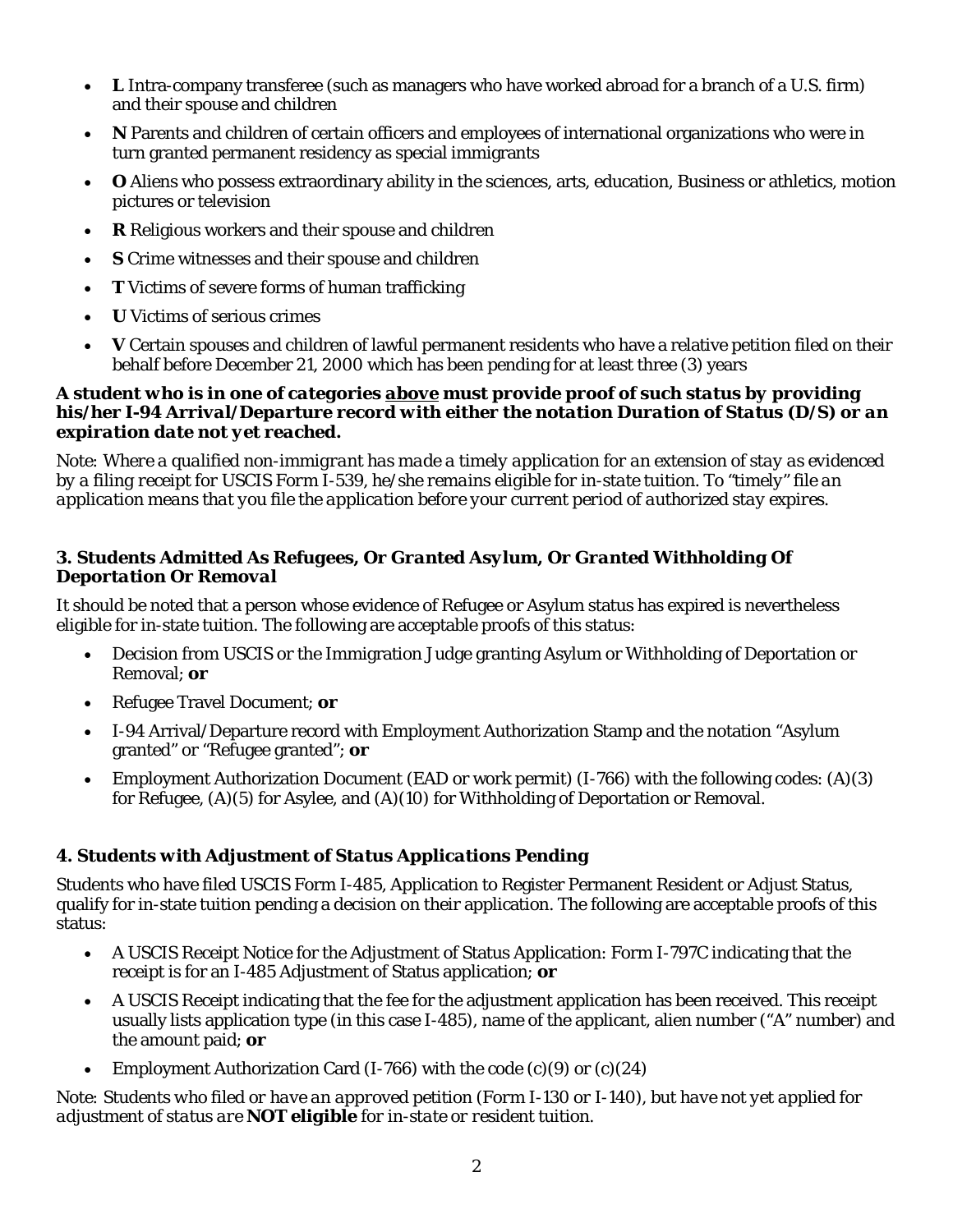### *5. Students Who Have Applied For Or Have Been Granted Temporary Protected Status (TPS)*

- A USCIS Receipt of Application for TPS (Form I-821); **or**
- A USCIS letter granting TPS; **or**
- Employment Authorization Document  $(I-766)$  with the codes  $(a)(12)$  or  $(c)(19)$ .

#### *6. Students Granted Deferred Enforced Departure (DED) Status Or Deferred Action Or Deferred Action for Childhood Arrivals (DACA)*

- Form I-797 granting Deferred Action, Deferred Enforced Departure status, or Deferred Action for Childhood Arrivals; **or**
- Unexpired Employment Authorization Document (EAD) (I-766) with the code (c)(14) for Deferred Action status; **or**
- Unexpired Employment Authorization Document (EAD) (I-766) with the code (a)(11) for Deferred Enforced Departure (DED)/extended voluntary departure status.
- Unexpired Employment Authorization Document (EAD) (I-766) with the code (c)(33) for Deferred Action for Childhood Arrivals (DACA).

### *7. Students Who Are "Late Amnesty" Applicants*

• Unexpired Employment Authorization Document  $(I-766)$  with the code  $(c)(24)$ 

#### *8. Students Who Are NACARA Applicants*

- An Unexpired Employment Authorization Document (I-766) with the code (c)(10)
- An USCIS Receipt Form I-881

#### *9. Students Who Are Cuban Parolees*

- A USCIS decision granting parole; **or**
- Unexpired Employment Authorization Document *(I-766)* with the code (c)(11); **or**
- Proof of an application pending for adjustment of status

# *10. Students Who Are Other Types of Parolees*

Their parolee status must be indicated on an unexpired document, i.e., passport, I-94 record or an USCIS letter. The following are the acceptable proof of this status:

- A USCIS decision granting parole; **or**
- I-94 record with stamp notation by the USCIS at entry

### *11. Students Who Have Applied for Asylum and Have Been Granted USCIS Employment Authorization*

To prove this status, a student must provide an unexpired Employment Authorization Document (I-766) with the Code (c)(8).